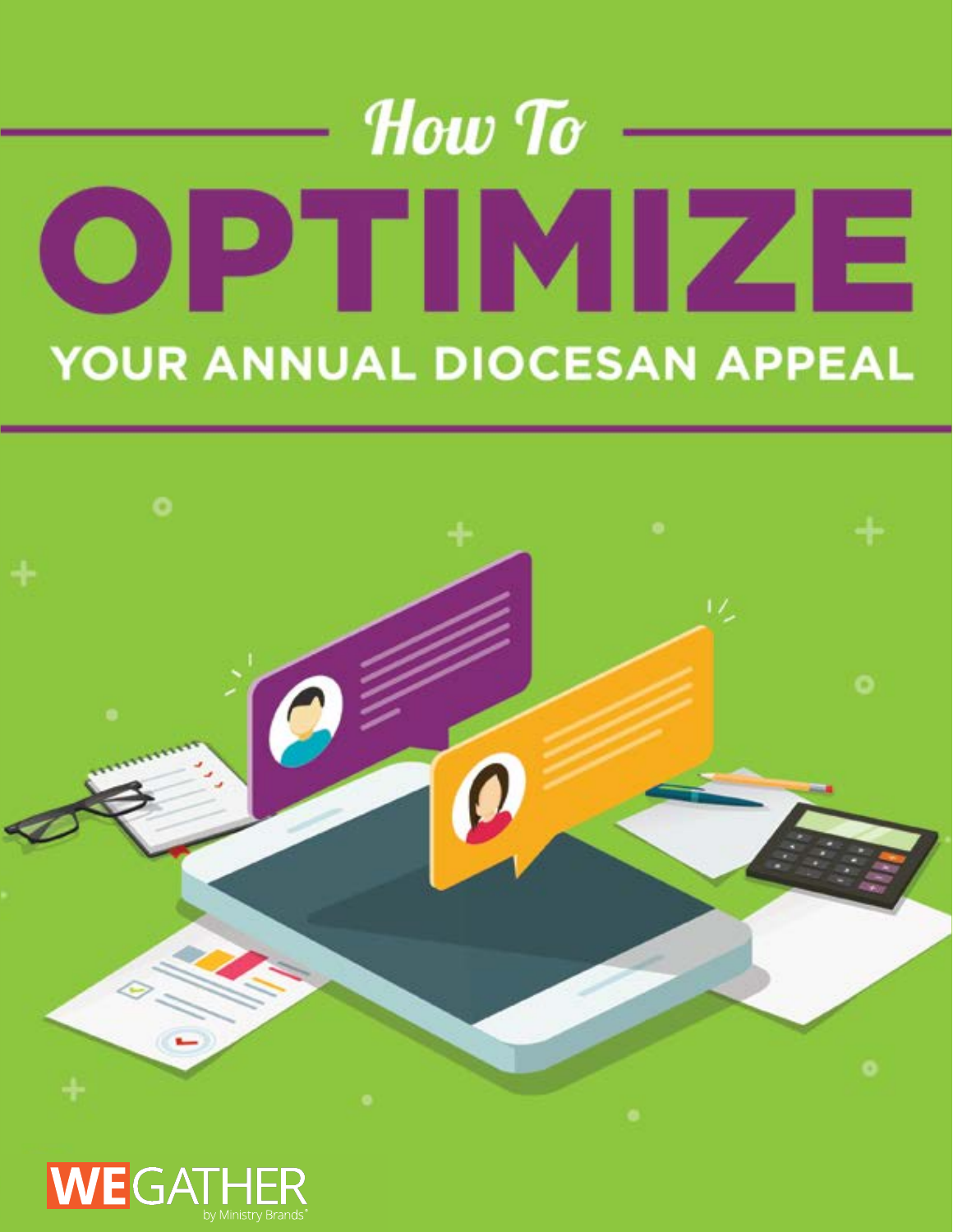Hey! This is Fr. Peter from St. Patrick Parish. As you know, I've been preaching for a number of weeks about the importance of supporting the diocesan appeal. Well, the appeal kicks off this weekend, and we need YOU to help us gain some traction on our parish goal. You in?

## **HOW TO OPTIMIZE YOUR ANNUAL DIOCESAN APPEAL**

I may feel as though there has never been a<br>greater opportunity to give to those in need<br>than there is today. According to the Nationa<br>Center for Charitable Statistics (NCCS), more<br>than 1.5 million nonprofit organizations t may feel as though there has never been a greater opportunity to give to those in need than there is today. According to the National Center for Charitable Statistics (NCCS), more than 1.5 million nonprofit organizations are charities, private foundations, and other types of nonprofit organizations. What does this mean for the Catholic Church and, more specifically, annual diocesan appeals? That they've got a lot of competition when it comes to recruiting supporters and reaching their fundraising goals.

Have you heard of the Pareto principle? Also known as the 80/20 rule, it states that for many events, roughly 80% of the effects come from 20% of the causes. That same principle can also be used to illustrate church giving. This means that only a fraction of those sitting in the pews actually make the commitment to support parish and diocesan appeal-funded ministries. The question then becomes, why? Why don't more people give to an appeal that benefits all of us, from the least to the greatest? Why do they not give to ministries that support Catholic school students, priestly formation, young adult programs, or even their own parish?

Unfortunately, there isn't a perfect answer to these questions. However, there is a lot that dioceses can do to customize and change their messaging and method of delivery to increase donor giving, by using parishioner data trends from — where else? — the parishes themselves. Read on for why data collection is so vital for successful diocesan appeals, what data is most useful to analyze, and how to effectively utilize it.

### **FINDING A CONNECTION IS KEY**

A great way to capture the attention of your diocese and encourage donations is to form the appeal not as a request for money, but as a story where they are the hero. In order to help them form a connection to people and places that they may never meet or experience, it's essential to capture their compassion. The best person to do this is by utilizing someone they're already familiar with and trust — the pastor.

It's a proven fact that the parishes that do well in fulfilling their diocesan goal are the ones in which the pastors support it fully. They don't take the box of posters and flyers and stick it in the back of church. Rather, they carefully plan their homilies to reflect the stewardship message and encourage their members to "prayerfully consider supporting the appeal."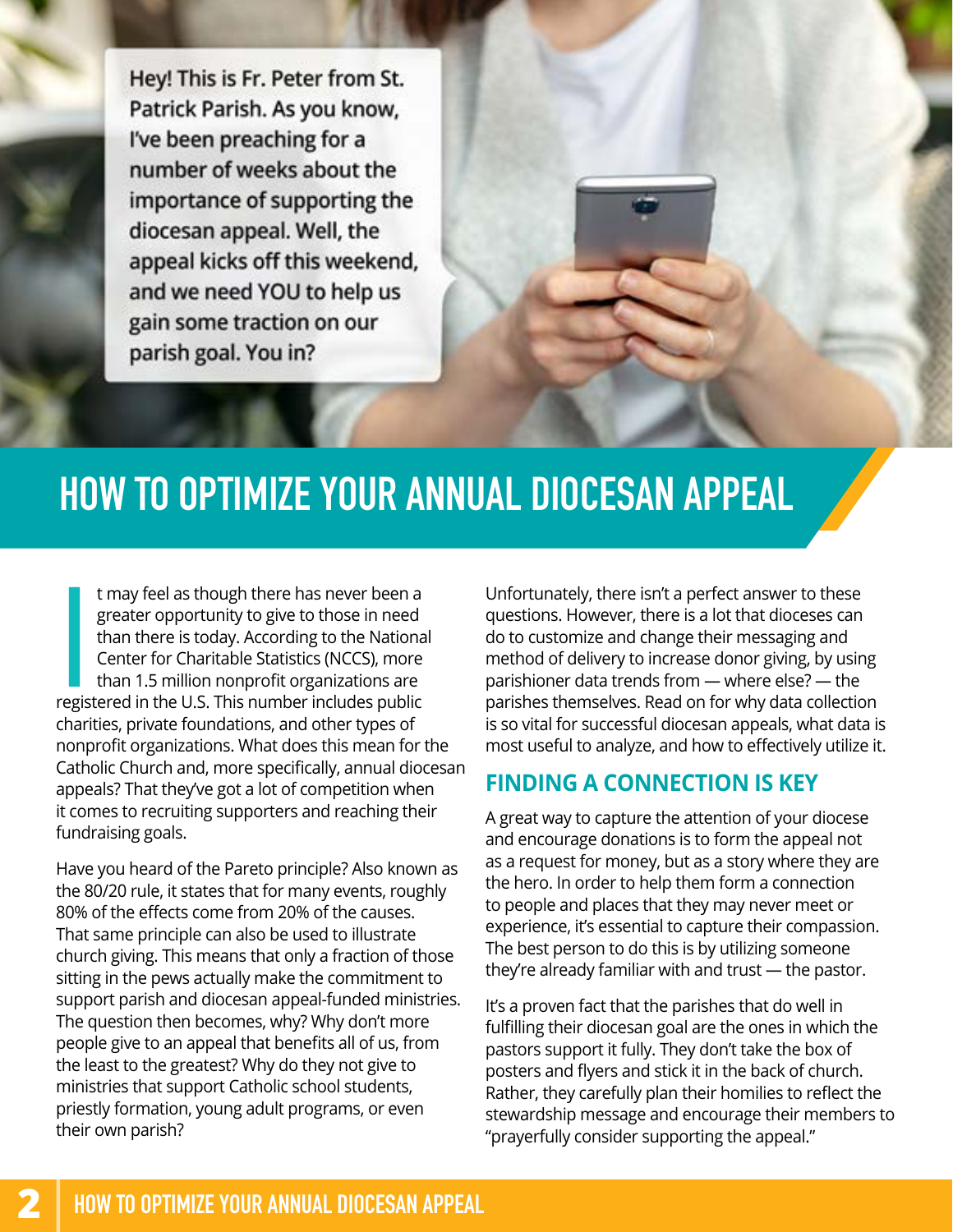This is great and encourages growth for the main goal. But these days, members also need to be reminded that they are vital in reaching the goal.

Pastors need to be able to connect what appears to be a far-off, "doesn't affect me" kind of appeal, and share exactly how it benefits their local Catholic community. Financial assistance for young men studying for the priesthood, community assistance for charities throughout the diocese, scholarships for low-income students attending local Catholic schools, spiritual gatherings for young adult formation … each parish has, in one way or another, a connection to their diocesan appeal. And it's the job of the pastor and parish leadership to show parishioners what that connection is.

Are there some churches that receive funding from the diocesan appeal for their parish pantry or senior care services? Did a parish recently receive a grant from the diocese for faith formation? Is there a parish family whose son is discerning priesthood at the seminary, or whose daughter is considering becoming a religious order sister? Does the parish have a Catholic school that receives scholarship funding for low-income students? If a parish can answer yes to any of these, then they have a connection to the diocesan appeal. The next step is finding the best way to show that connection to them, and the key to that is in the data.

#### **THE IMPORTANCE OF DATA — AND HOW TO UTILIZE IT**

Contrary to popular belief, data isn't just a collection of numbers. Rather, the goal of collecting data is simply to gain a deeper understanding of how things are and whether your efforts are as effective as possible. When it comes to delivering the message of a diocesan appeal to thousands of people — especially with the cost of direct mail such as bishop letters, appeal brochures, and reminder postcards — administrative costs must be as targeted as possible. Each cost incurred takes away from the overall amount collected. To be good stewards of what is given by parishioners, each dollar needs to be utilized as best as possible and this can be done by knowing who your audience is.

When it comes to working with parishes, data gathering is a 50/50 partnership. The data they have at their disposal is invaluable to a diocese. Think parishioner contacts, sacramental numbers, age/

location demographics, talent assessments, and more. With this kind of information, dioceses can tailor their messaging to specific groups, whether that be high-end donors, families, or even just young adults who give what they can.

The best way to get the most up-to-date and accurate information from parishes is to have a central database in which to input and access in real time. If each parish has a church management system such as WeGather, they can maintain their own member contacts on a regular basis and enter their latest sacramental records. The collection of this specific data is then accessible to the diocese, which can be used in an appeal that is, in turn, designed to help those exact parishes.

Direct mail is a huge part of diocesan annual appeals. However, it is also one of the most costly as the price of postage tends to rise each year. The goal is to then have as much accurate contact information as possible, so that the return on investment is comparable to what it cost to send. If a diocese has a parish-wide church management system, then there is no need to request mailing lists from parishes (which, of course, comes in all kinds of formats) or to follow up with parishes that miss the deadline.

Along with data collection is that of communication preferences. Although direct mailing is the preferred send for dioceses, more and more people are choosing to stop that option and instead go for email or text messaging. With the added information of who wants what communication when, a diocese can then cut down on the amount they spend on direct mail, and send their message using a more preferred method.

While collecting data appears to benefit only the diocese, there are many ways that it benefits the parish. For all direct mail that is sent from the diocese to registered Catholics, any returned mailings will be sent back to the diocese. Imagine — instead of the diocese making the change in their list, and then informing the parish of the change for their own records, a central database cutting that task in half.

The diocese can process returns by updating the contact information, which is then accessed by the parish and used for their vital communications. The same can be done for any email campaigns.